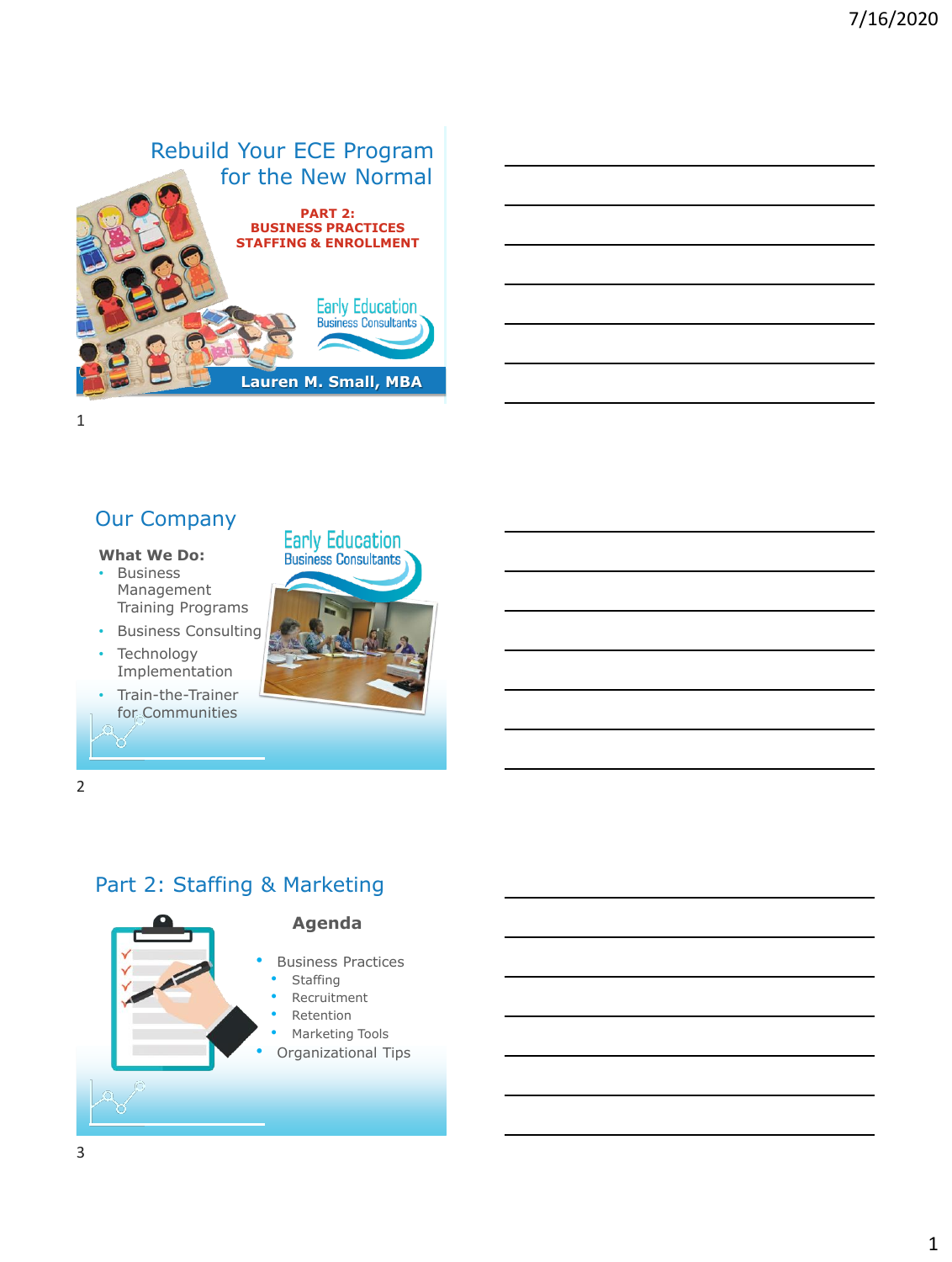#### What has changed *with COVID-19?*

• Staff & parent fear



- Increased requirements for providers
- Teacher shortage
- Lower enrollment
- Less face-to-face



- plan
- 3. Understand the financial implications of each scenario
- 4. Make informed decisions, best way forward
- 

4

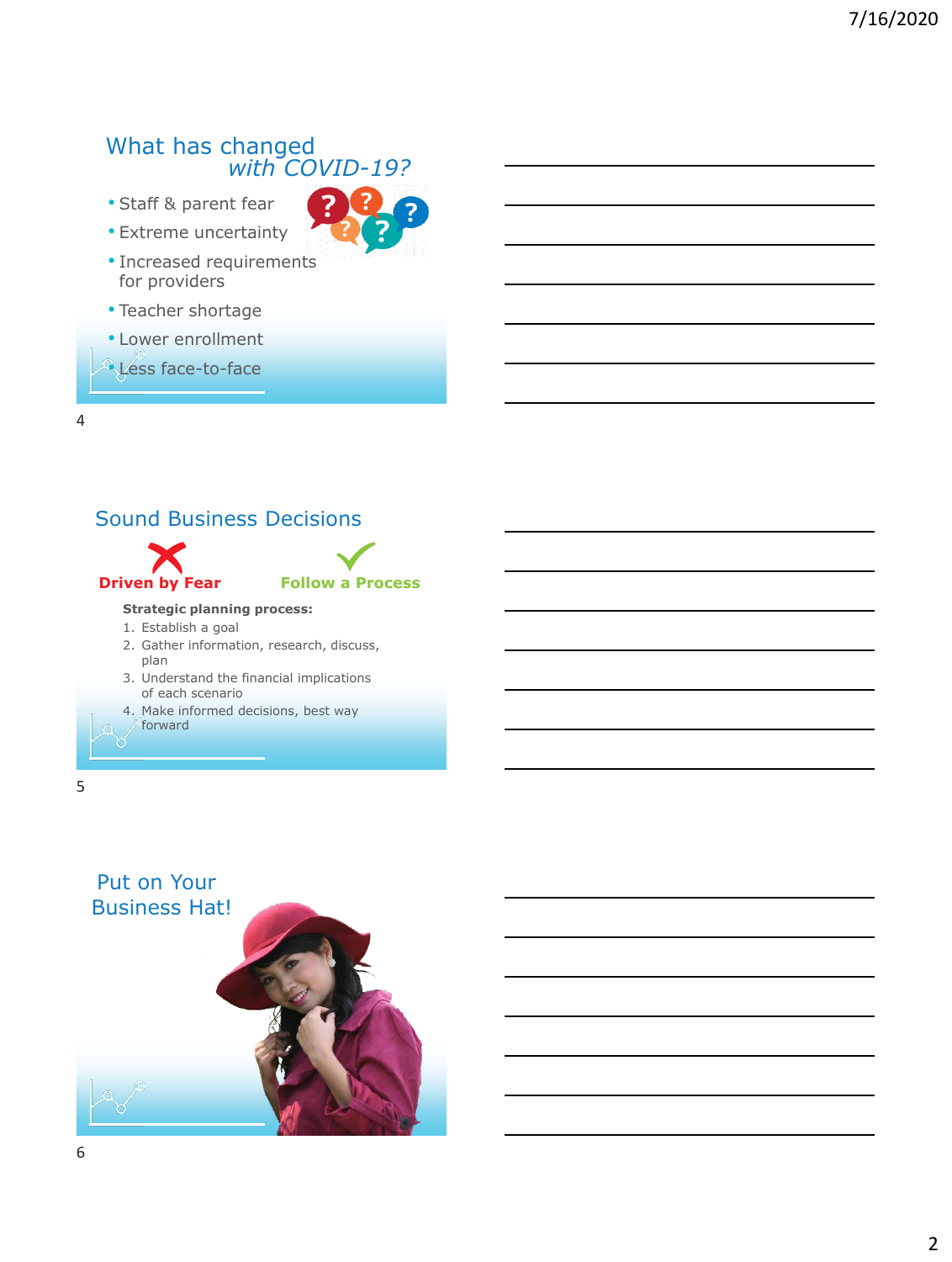# The Systems Mindset

Standardizing Key Business Activities



# Documented BEST PRACTICES

- Handbooks
- Policies/Procedures Manual

© Early Education Business Consultants, LLC 2020

- Management Binder
- Operations Manual
- By-Laws

9

## Communication (in COVID era)

- **Communicate well & often**
- Confident, consistent, fact-based language
- Update documented procedures
- Keep sharing positive things happening at the center
- Be a trusted resource
- Update families on how you're keeping up with health requirements and staff training on best practices
- Implement a process to keep communication technology up-to-date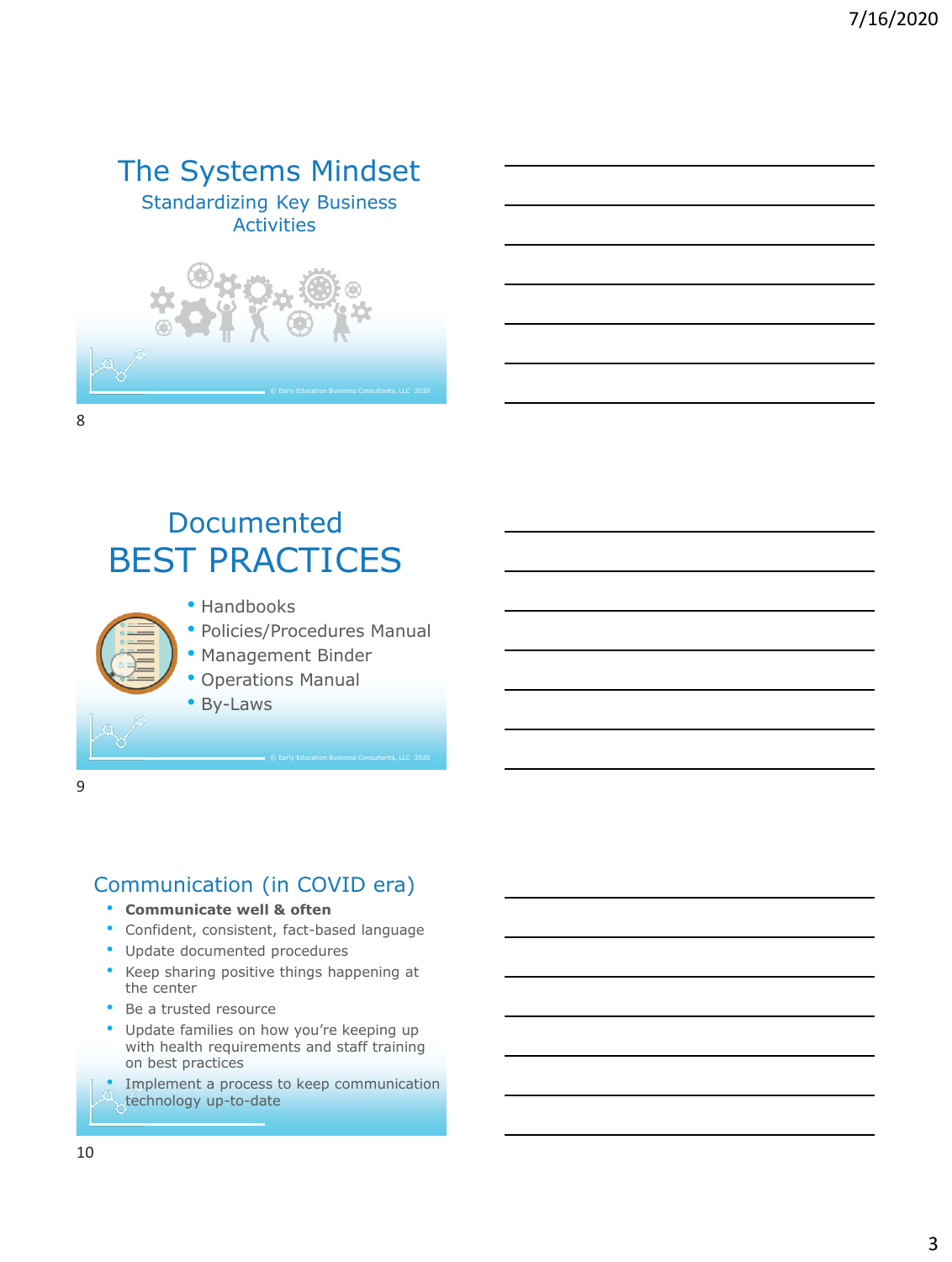# POLL QUESTION









12



The smaller the organization, the more important the hiring.

John Maxwell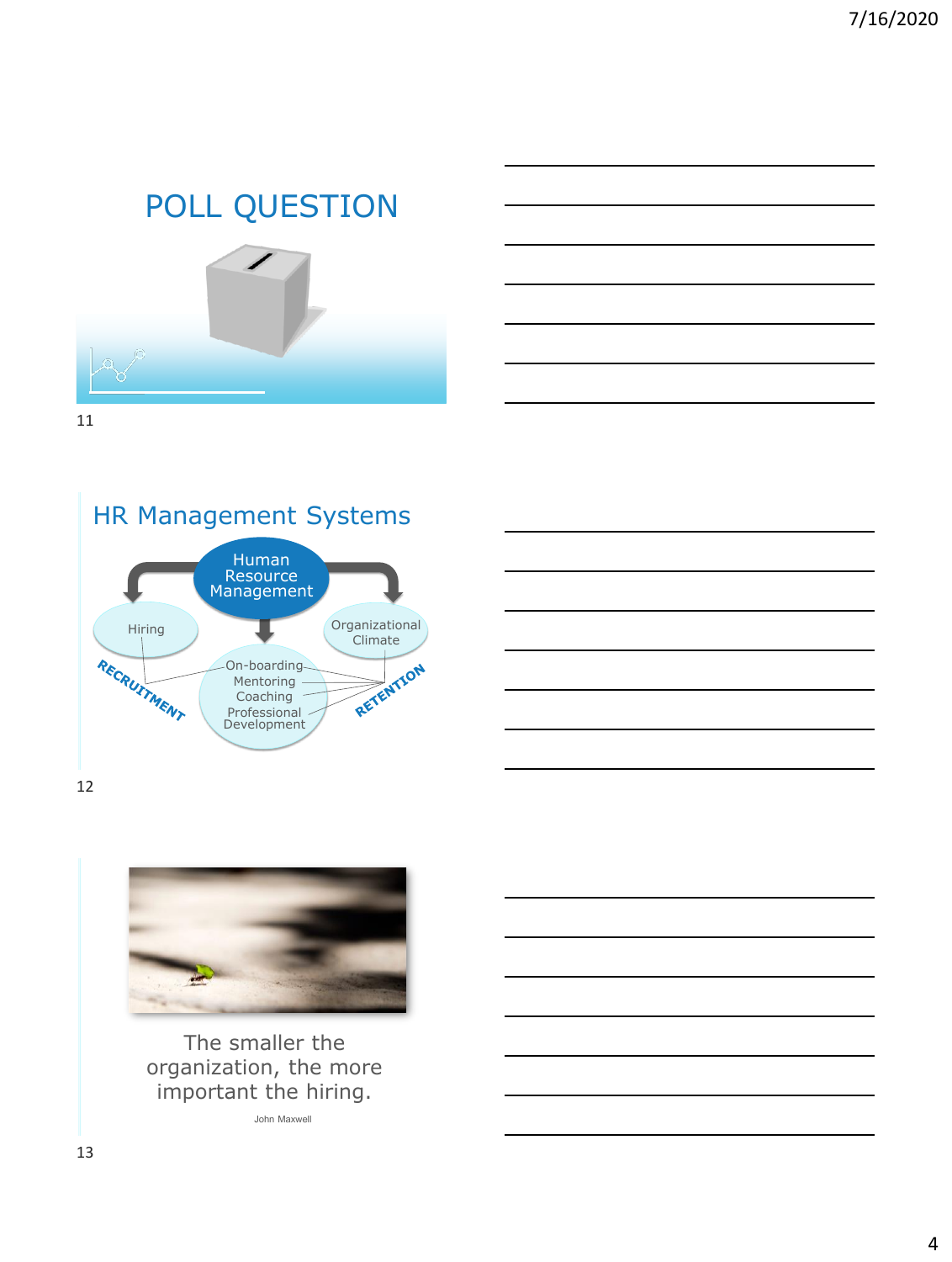## What Tools Support Your Process?



#### **RECRUITMENT**

- Hiring Procedures
- Online Ad Platform
- Job Advertisement
- Job Descriptions
- **Interview Questions**
- Candidate Rating Tool
- Employment Forms

15

#### Job Description

#### **ATTRIBUTES NEEDED**

- Customer Service Parent Interaction
- Child Interaction & Trust
- Initiative
- Technical Knowledge
- Teamwork & Collaboration
- Communication Verbal & Written
- Reliability

16

#### Interview Techniques

- Pre-Interview Screening
- Behavioral Based Interview Questions
- Use The Same Questions For Everyone
- Adjust Observational Interview
- Virtual Panel Interviews
	- Zoom
	- Facetime
- Google Meet





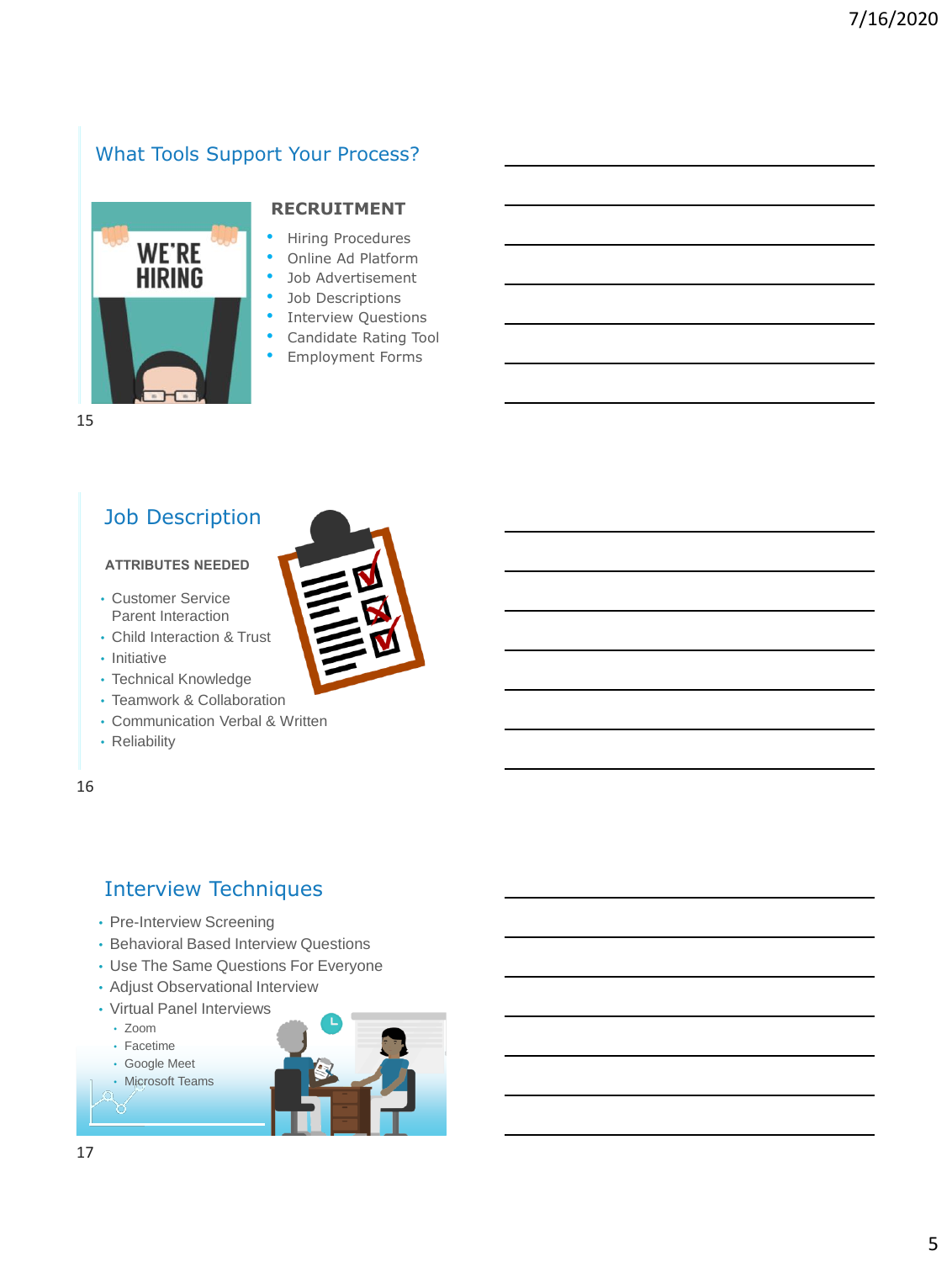"We often lose potentially great staff, not only because of inadequate wages, but because we throw them into a deep Olympic-size pool without giving them carefully fitted goggles and a clear life-support system. How can they become long-distance swimmers if our orientation and staff development is focused only on treading water?" Margie Carter ਲ

18

#### Policies & Procedures Job Description • Orientation Plan & Schedule Ability to Demonstrate Understanding • Adult Learning Mentor Role Support Tools **On-Boarding**

- 
- 
- 

19

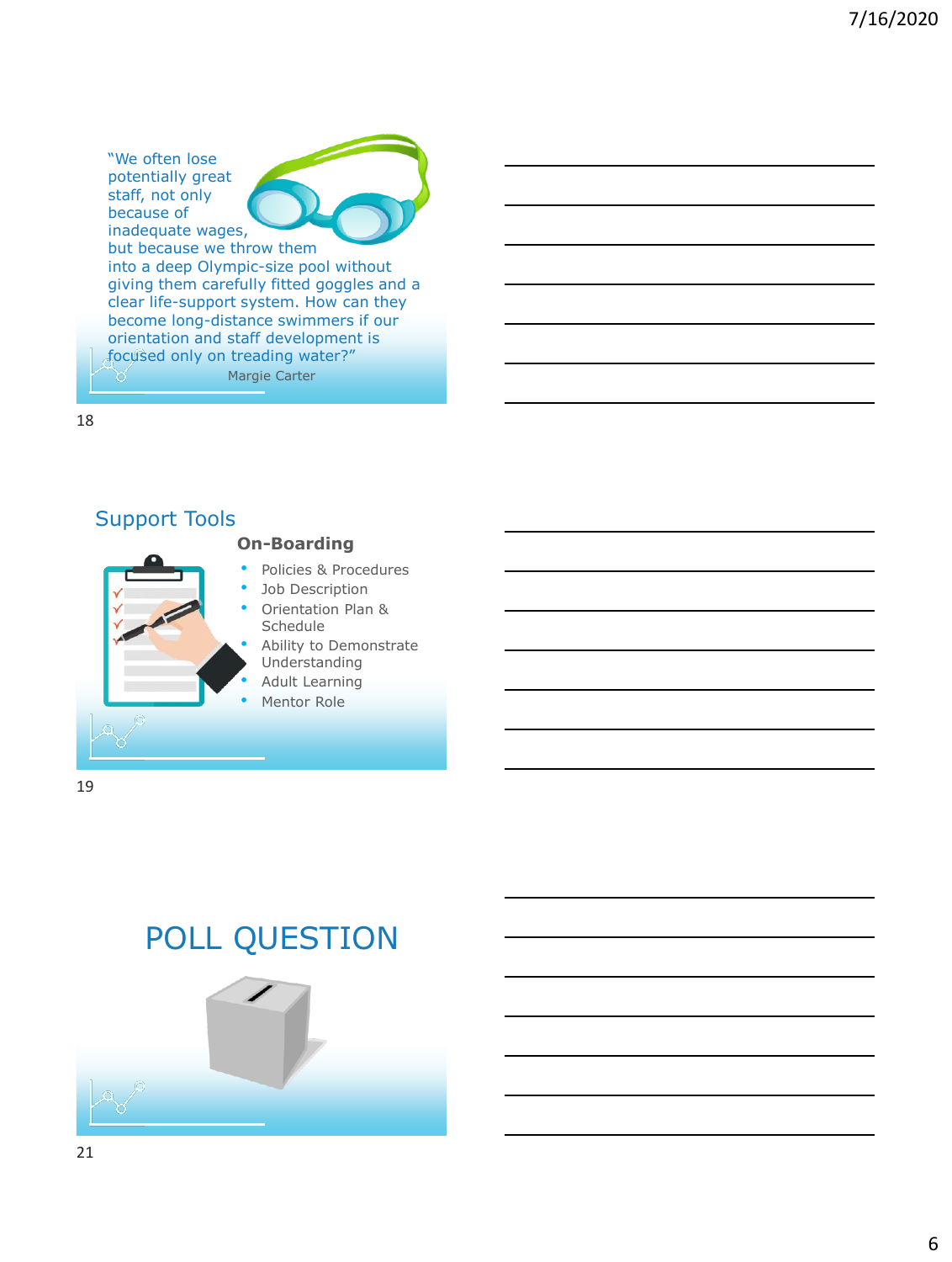#### Back to Marketing Basics

- COVID an opportunity to rebuild where weak before
- Create solid foundation of branding
- New normal means new message focus (What do parents

want to hear?)

22

#### Messaging (in COVID era)

Program changes must be communicated! Think of places you need to update your website:

- Hours of operation
- Health & safety practices
- Class ratios
- Dropoff/pickup procedures
- Some programs doing a popup with COVID measures

**GOAL IS TO REDUCE PARENT FEAR/HESITATION**



#### PIVOT Strategy

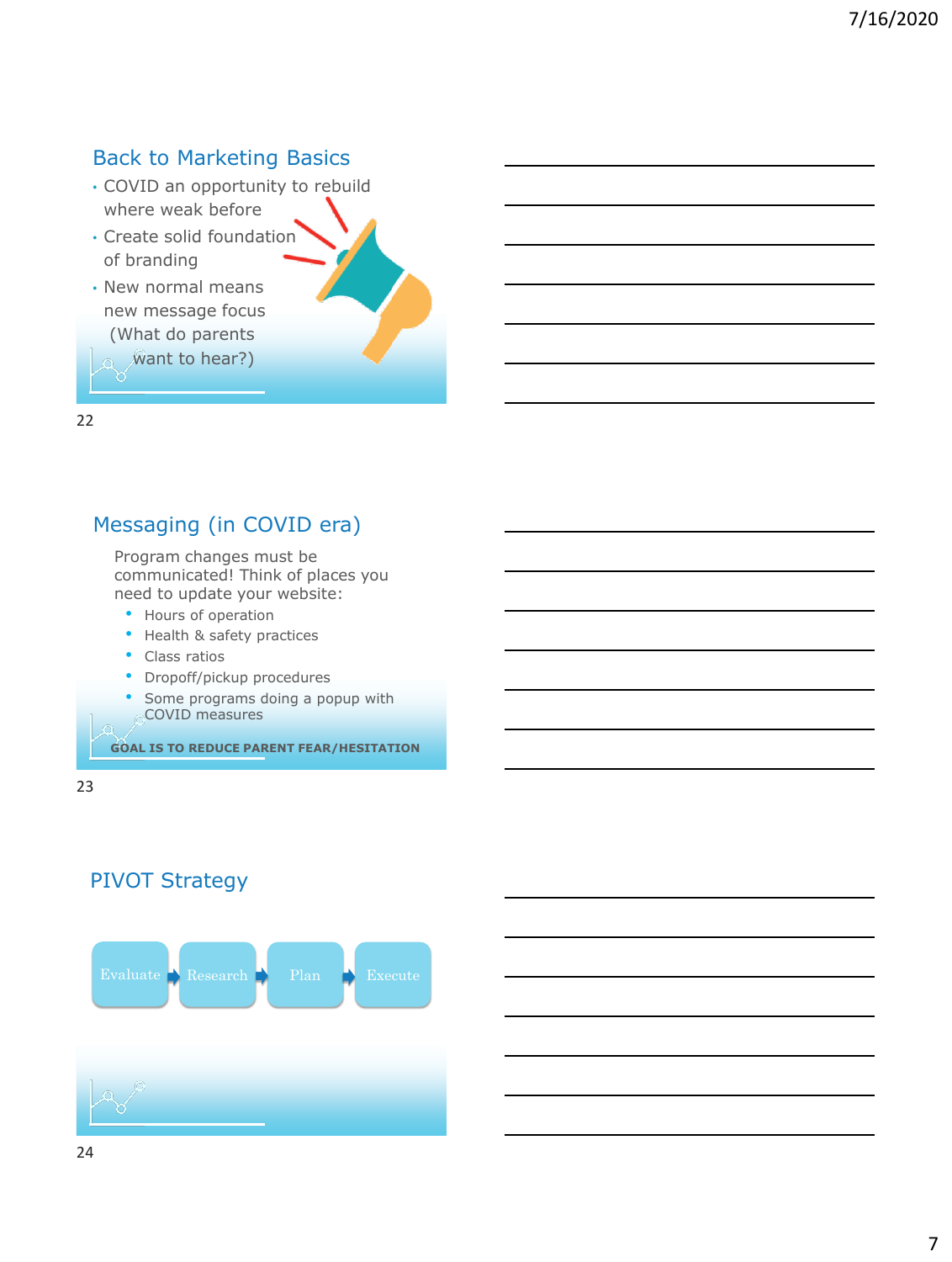## Back to Marketing Basics



 $\mathbf{C}$  $\circ$  $\Omega$ earning Garder Preschool + Childcare

26

25

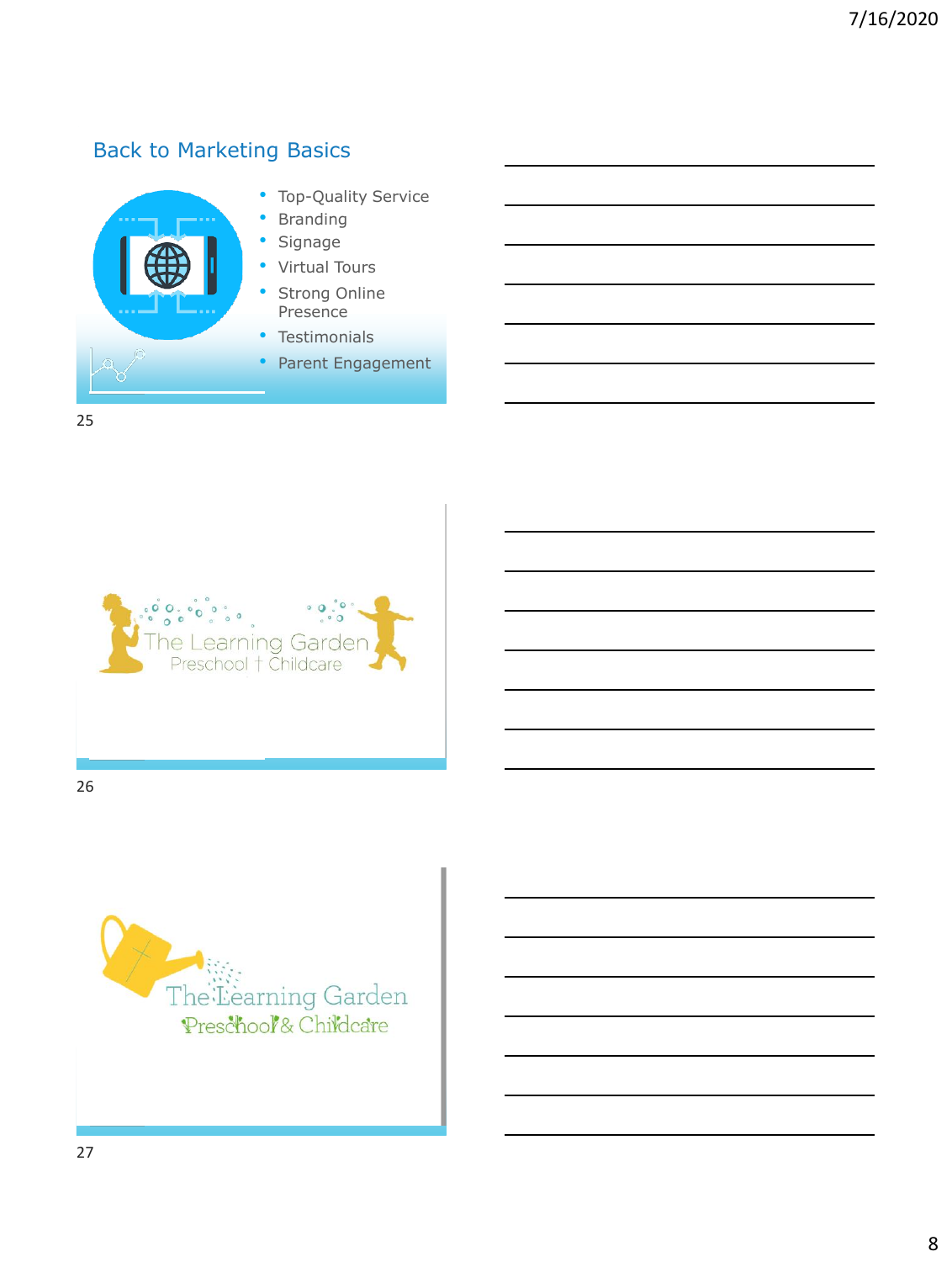#### Have Strong Online Presence!



- **Website** *optimized for search engines* (make sure any web person you hire mentions "SEO" in their services)
- **Google My Business** page completely filled out (first must "claim" the listing)
- **Social Media:** Facebook #1, Instagram also good
- © Early Education Business Consultants, LLC 2020 • **Other Business Listings:**  Claim your business and regularly check/answer reviews

28

#### Your Website

- Top marketing tool
- Online tour (key in COVID!)
- Show expertise in child development
- CAN be parent communication tool (majority of website visitors will be prospective parents… newsletters and emails better for reaching current parents.
- Avoid DIY websites… this is a place to invest in a professional!



29

## The Virtual Tour

- Showcases best features
- Can be photo gallery, video, or interactive tour (hire professional)
- Can be done with or without people in it
- Captions help point out benefits ("Play mat where our infants get tummy time 3 times per day")

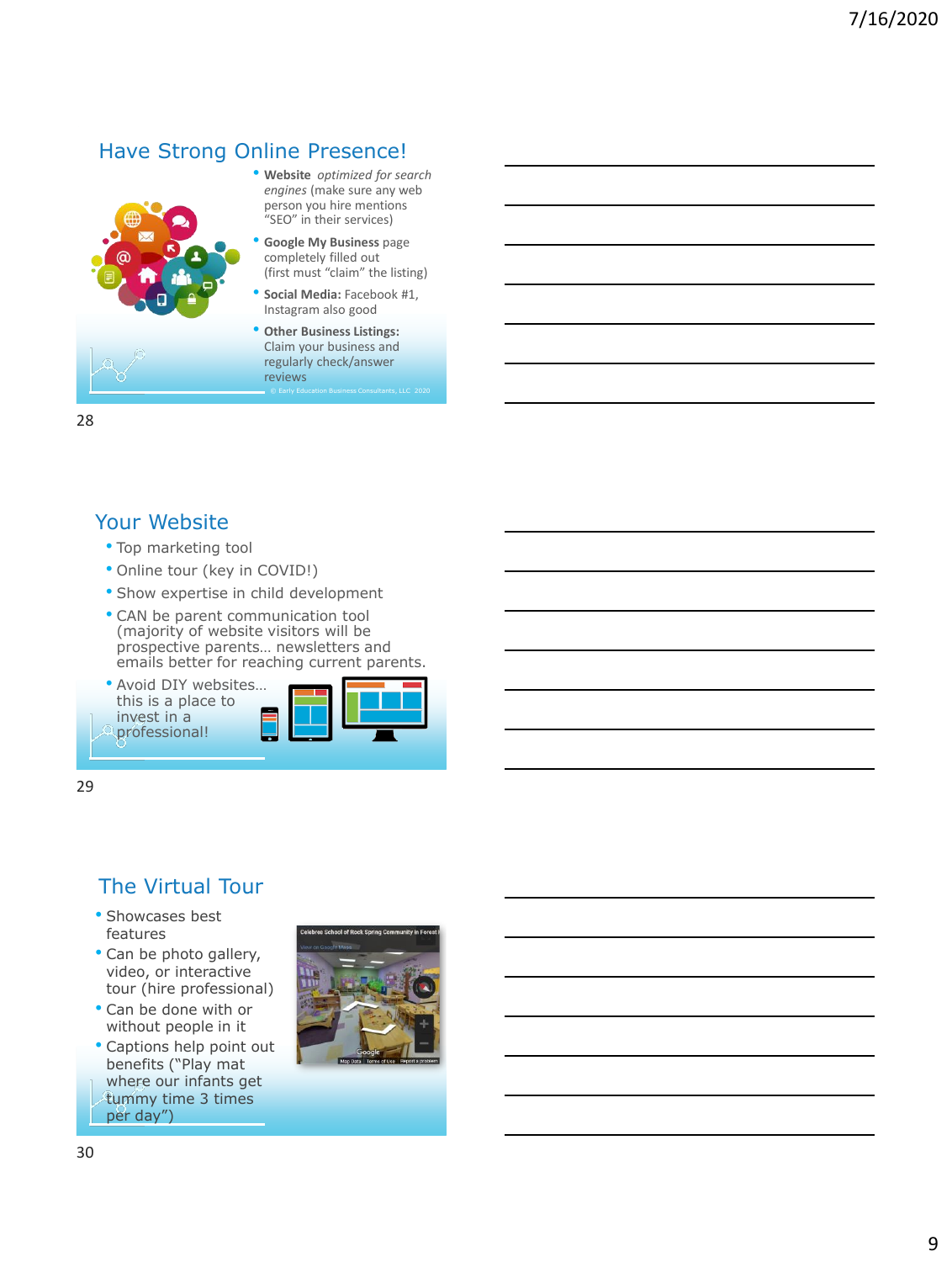## Maximizing Business Listings

- Easy to copy/paste your business details
- Keep these up to date! • Set a weekly reminder to check for new reviews (Google usually emails you when you get a new review though)
- ANSWER ALL REVIEWS!

| don't into sold at 5 million.                                                                                                     |                                                         |  |
|-----------------------------------------------------------------------------------------------------------------------------------|---------------------------------------------------------|--|
| <b>REMEMBERING CONTROLLERS</b><br>Benduzzitzki, Challer Prochest Photo Kingsstahl VA                                              |                                                         |  |
| dealer was from the detail interestingly countries and a standard                                                                 |                                                         |  |
| THE COLOR CARDS ENTERTAINMENT CORP.                                                                                               |                                                         |  |
| Management Council (1999) (1999) (1999) (1999) (1999) (1999)                                                                      |                                                         |  |
| About Business Avia + Chromical Projection & Interview Ro. LA                                                                     |                                                         |  |
| professional structures. In a competition of the competition of a client of a complete                                            | Execlect Kids Christian Day Scho<br>App.   Bristo   Mo. |  |
| detailed the influencing is accounted by contemporary of change.                                                                  |                                                         |  |
| We have a series of the company of the                                                                                            | <b>TAXABLE DESIGN SHOP</b>                              |  |
| Modernia Childer Da 3902 - Hancomode                                                                                              | 22 month of Farin has today                             |  |
| NAME RECORDS FOR DWOL. CONSIGNORS OF DESCRIPTIONS OF REAL PROPERTY.                                                               | Addis converse to consider in eds.                      |  |
| while of most of three party for class street discrete.<br>advertising on motion                                                  | <b>BUSINE SHARPS</b>                                    |  |
|                                                                                                                                   | Water Int, and must                                     |  |
| anywhether a literature hand of the control of the                                                                                | A team extraorer                                        |  |
| Kalloonell Academy   Bandled Willy - Trainer Heady, Vicaria<br>between a waren department class him. In the state and state       | happy to sale. Can be recognitive in                    |  |
| program to a strip and consider parent dollar. The con-                                                                           | the College of Community                                |  |
| <b>EXHIBITION</b> FOR                                                                                                             | <b>BANKING ON AT LCCC AT MAIL AT</b>                    |  |
| Military of the control and of the control of the con-                                                                            |                                                         |  |
| <b>Remote Analysis for his Bandya Kids   Home Back VA</b>                                                                         | <b>Experiment A symmetry</b><br>Britt Film and A Andrew |  |
| business and was as in decomposition a called an integrate them a point of<br>to be the state of the company could be a second as |                                                         |  |
|                                                                                                                                   | <b>Bridge foot for sell</b>                             |  |
| mean and process distribution (new condition) (e) and                                                                             | $\sim$                                                  |  |
| Bookstone Cheductes Mini-Stock (Ched Fried River Cars.)                                                                           |                                                         |  |
|                                                                                                                                   |                                                         |  |

31

#### **Testimonials**

- New Word of Mouth
- Website, Facebook, Google, Yelp
- Vital to Your Online Presence
- ASK!
- What if You Get a Bad Review?



**GREATSCHOOLS.ORG** 

Least-hore about the street<br>toolton and contact refer had<br>mylest other smally sirious

**YELP**

my / Barefoot Kids

Barefoot Kids Christian<br>School

32

#### Google for Business

| Happy Child Care Center                            |                |                   |
|----------------------------------------------------|----------------|-------------------|
| 4.7 ★ ★ ★ ★ ★ (3) · Day care center                |                |                   |
| Anywhere, USA                                      | WEBSITE        | DIRECTIONS        |
| $(218)$ 323-0550                                   |                |                   |
| <b>Great Starts Child Care</b>                     |                |                   |
| 3.2 ***** (17) Day care center                     |                |                   |
| Anwhere, USA                                       | <b>WEBSITE</b> | <b>DIRECTIONS</b> |
| Open · Closes 6PM · (218) 442-6422                 |                |                   |
| Loveable Childcare & Preschool                     |                |                   |
| 3.6 $\star \star \star \star$ (20) Day care center |                |                   |
| Anywhere, USA                                      | <b>WEBSITE</b> | <b>DIRECTIONS</b> |
| $(218)$ 672-0103                                   |                |                   |
| ≡ More places                                      |                |                   |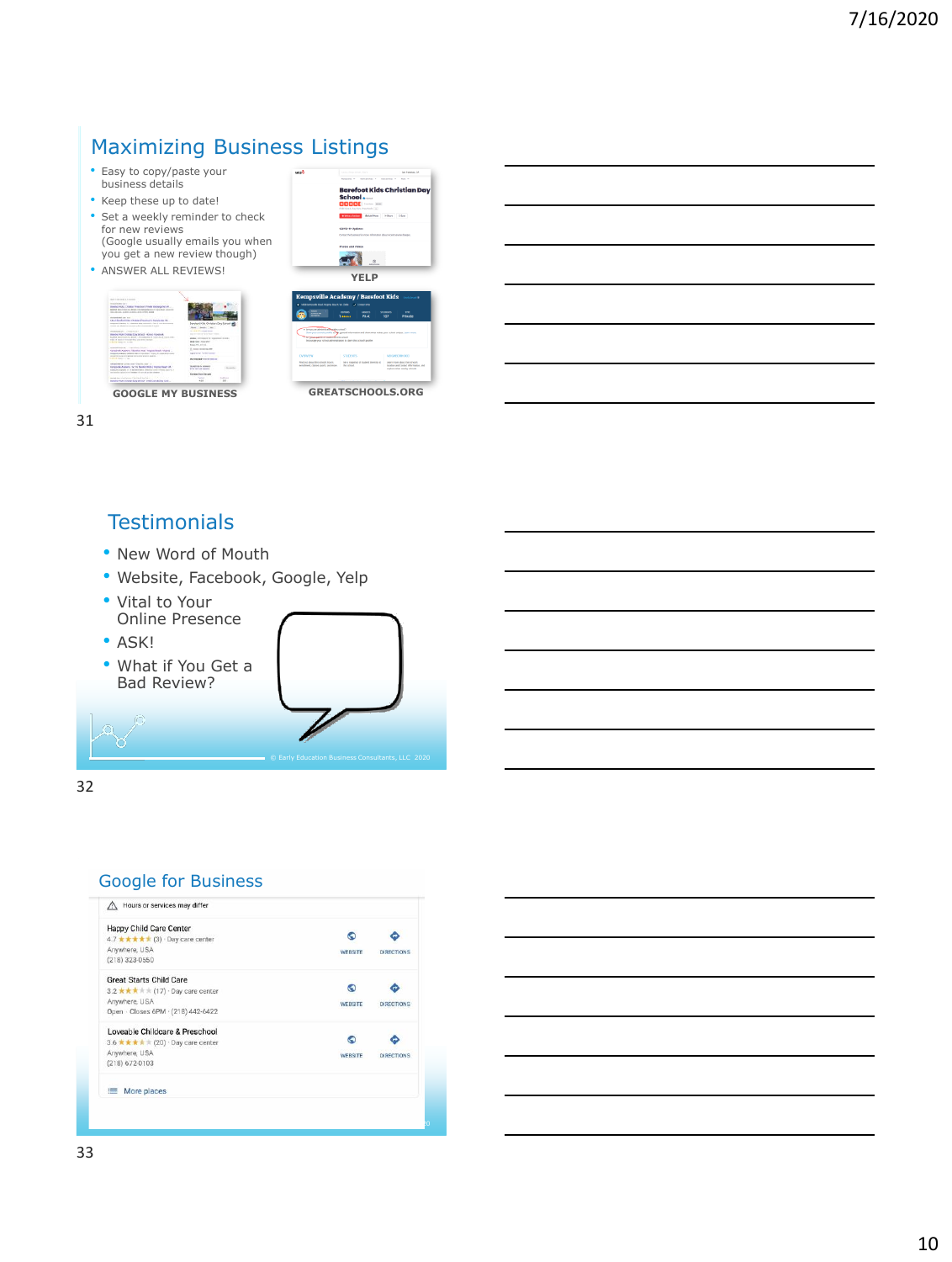## Social Media

- Focus on Facebook & Instagram
- Post at least once a week
- Mix of center-happenings, links to parenting articles, reminders

Ē.

- Include visual with every post
- Photo release
- Best times of day to post (you can pre-schedule it):  $√ 6-7:30 a.m.$  $√ 12-1 p.m.$  $\checkmark$  4:30 to 6 p.m.

|                                                         | <b>A</b> Bright Heights<br>THESE KIN Cross Performs 1 Hannover Manus, VA 23400<br>757-875-5669  |                                                                                                                                                                                         |  |
|---------------------------------------------------------|-------------------------------------------------------------------------------------------------|-----------------------------------------------------------------------------------------------------------------------------------------------------------------------------------------|--|
| <b>It Heights</b><br>ring Center<br><b>Highland Ave</b> |                                                                                                 |                                                                                                                                                                                         |  |
| u                                                       | atta Scher attes -                                                                              | <b>G</b> Scott Montage<br>Caller                                                                                                                                                        |  |
|                                                         | $\sim$<br><b>EFA</b> Magnesipin Laurang Corner                                                  | G. main to control the Four                                                                                                                                                             |  |
|                                                         | Prank you so much to the hitdiners funds for providing lumit its our<br>anythelic matterial all | ×.<br>Matthew Marche                                                                                                                                                                    |  |
| ı                                                       |                                                                                                 | <b>Pearston Room</b><br><b>STATE</b><br>Francis In a Linked L.<br>12 Auxie had a post fire at the mere party in<br><b>Rachambigue State (mary)</b><br>Films 3 Element<br>$\mathbf{a}$ . |  |
| <b>STAP</b>                                             |                                                                                                 | 1-84 Chimnett<br>Tara Fonett<br>$\sim$<br><b>CENTRAL CONTRACTOR</b>                                                                                                                     |  |
|                                                         |                                                                                                 | man a sale and specializing to school @                                                                                                                                                 |  |

34



35

#### Website Photo Tips

- Use good lighting no dark images or shadows
- Avoid backgrounds like Dumpsters, parked cars…
- Capture the Children
	- ✓ Interacting with happy teachers (Posed & Candid) Include: circle time, reading, physical activities…
	- ✓ Show diversity in age, gender and race
	- $\checkmark$  Represent each age group
- Don't forget the Building
	- ✓ Storefront wide view from street & closer view
	- $\checkmark$  Sign in front of building
	- ✓ Unique center features
	- ✓ Outdoor photos, showing playground space...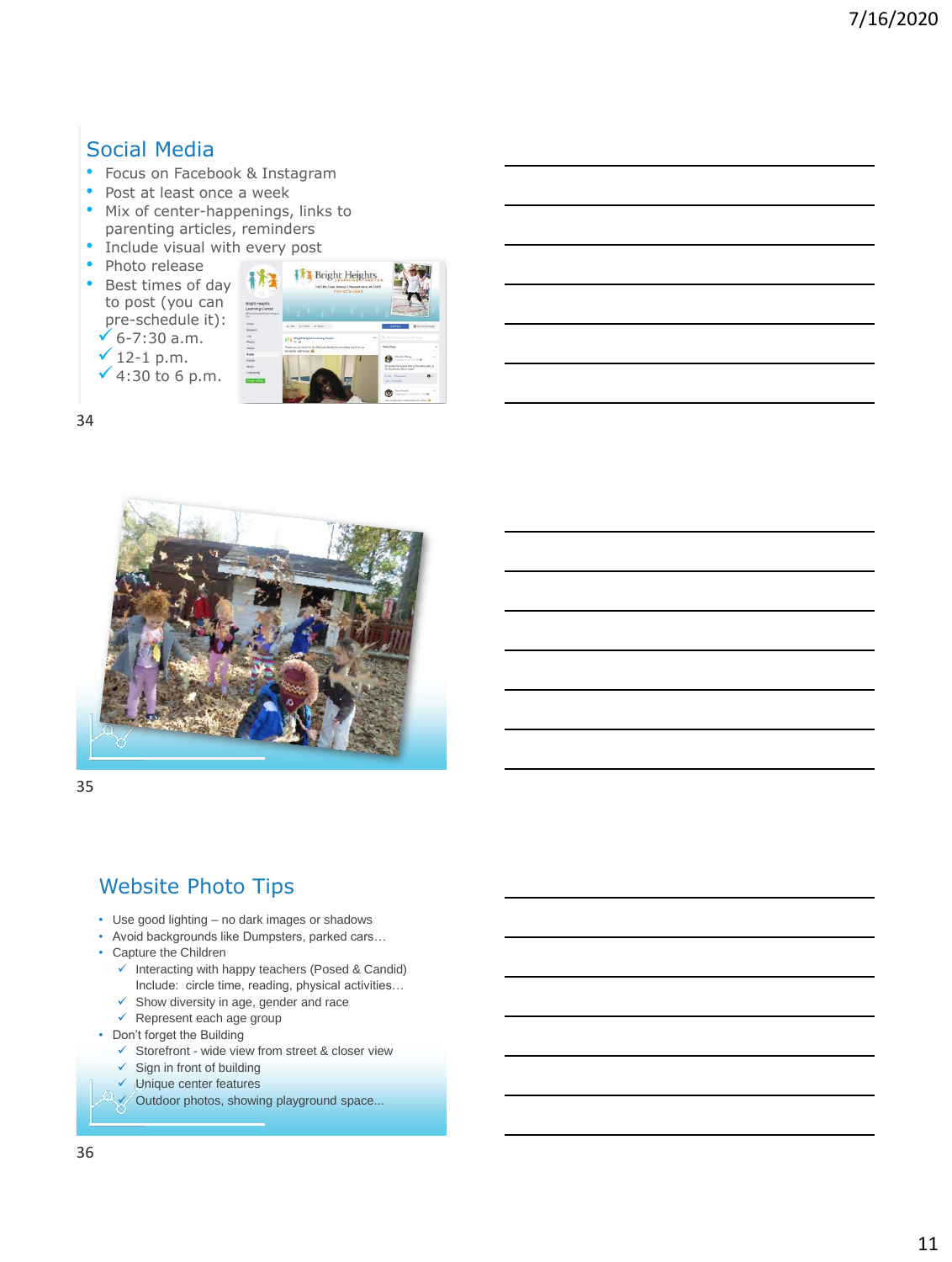#### Organizational Tips

Must haves for busy owners/directors

- ✓Calendar (Digital/Paper)
- ✓Center Master Checklist
- ✓Childcare Management System
- ✓Task List/Project Management Tool
- ✓Cloud or Backed Up File Management
- ✓Master Password System
- ✓Parent/Staff Communication Platform

40

#### Role of Automation

- Determine your need
- Eliminate time-consuming manual
- Evaluate software
- Set a timeline
- Develop implementation plan



41

#### **Resources**

- .<br>mick Institute Early Childhood Leadership at http:/
- "The Right Fit, Recruiting, Selecting and Orienting Staff" by Kay Albrecht
- "Program Administration Scale, Measuring Early Childhood Leadership and Management," by Teri N. Talan and Paula Jorde Bloom
- "Employee Turnover" by Marcy Whitebook
- .<br>Ing Early Childhood Investigations Webinars and SBDC's w
- exchange Shared Services https://
- ChildCare Aware https://w
- **Director Networking Groups**